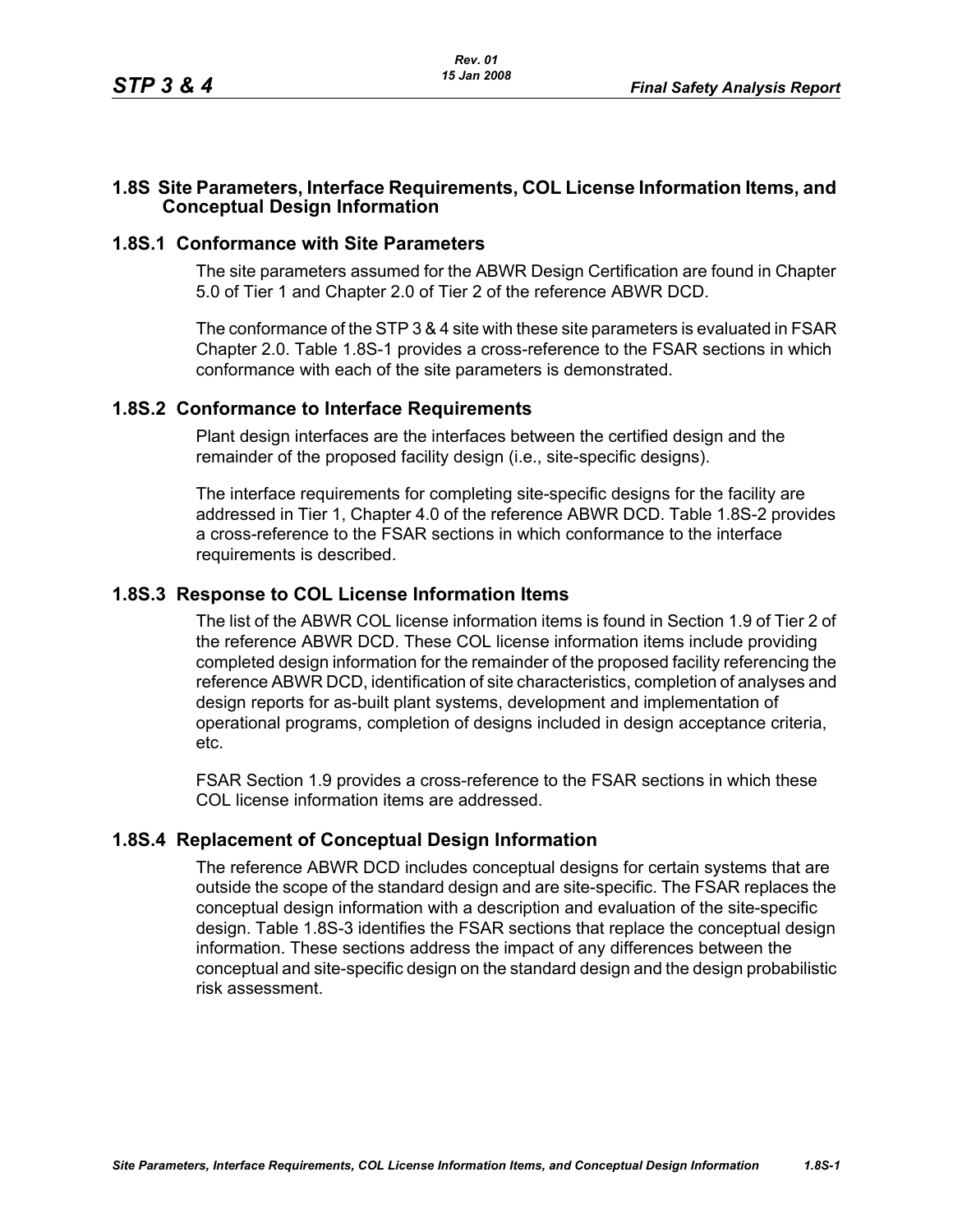<span id="page-1-0"></span>

| <b>Parameter</b>                  | <b>FSAR Section</b>  |
|-----------------------------------|----------------------|
| Maximum Ground Water Level        | 2.3.2.30             |
| Maximum Flood (or Tsunami) Level  | 2.3.2.13             |
| Precipitation (for Roof Design)   | 2.3.2.7              |
| <b>Ambient Design Temperature</b> | 2.3.2.7              |
| Extreme Wind                      | 2.3.2.7              |
| Tornado                           | 2.3.2.7              |
| Soil Properties                   | 2.3.2.28             |
| Seismology                        | 2.3.1.2              |
| Meteorological Dispersion (Chi/Q) | 2.3.2.9 and 2.3.2.10 |

#### **Table 1.8S-1 FSAR Sections that Demonstrate Conformance to Site Parameters**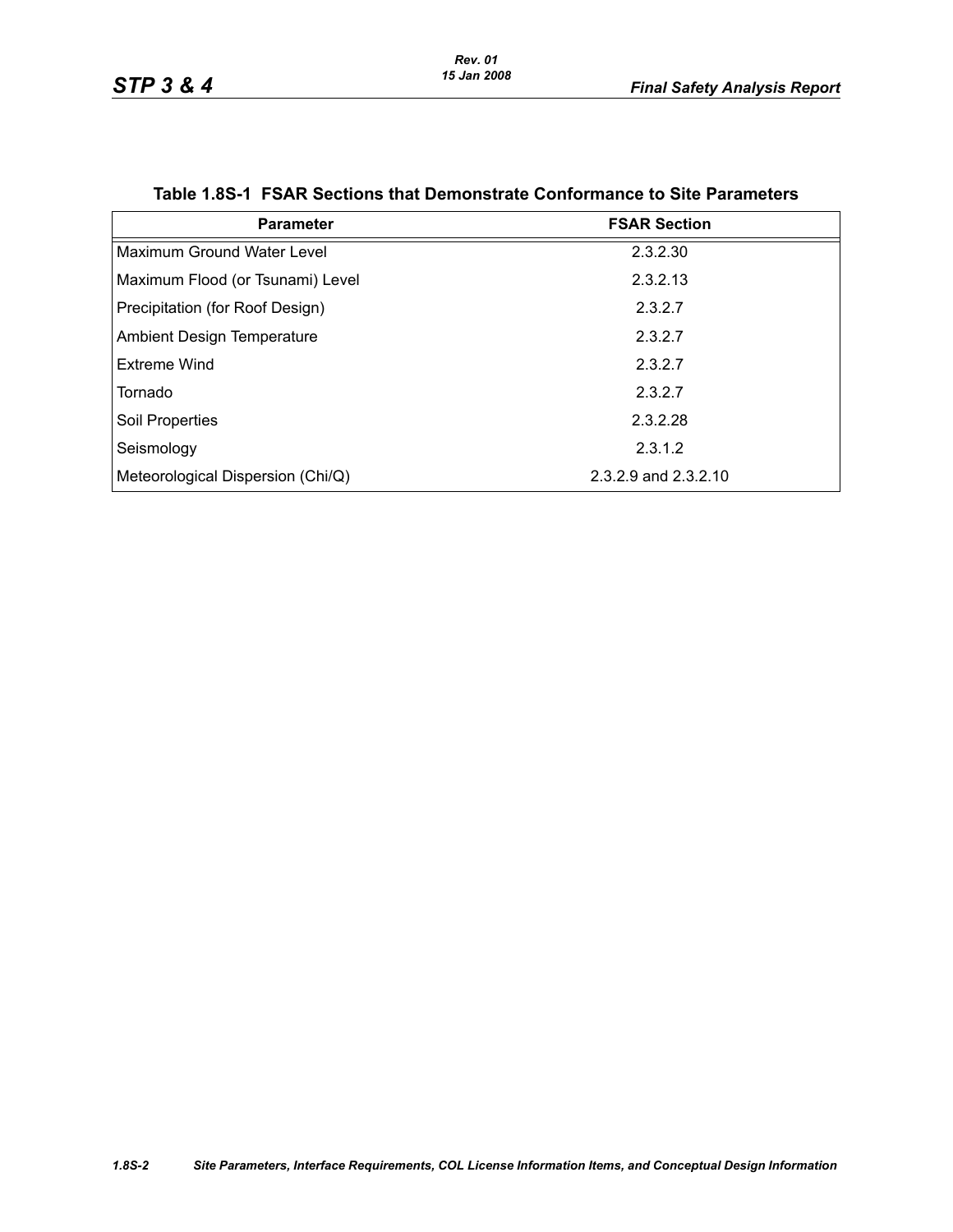| <b>ABWR DCD Design Interface</b>          | <b>FSAR Section</b> |
|-------------------------------------------|---------------------|
| <b>Ultimate Heat Sink</b>                 | 9.2.5               |
| <b>Offsite Power System</b>               | 8.2                 |
| Makeup Water Preparation System           | 9.2.8               |
| Potable and Sanitary Water System         | 9.2.4               |
| <b>Reactor Service Water System</b>       | 9.2.15              |
| Turbine Service Water System              | 9.2.16              |
| <b>Communication System</b>               | 9.5.2               |
| <b>Site Security</b>                      | 13.6                |
| <b>Circulating Water System</b>           | 10.4.5              |
| Heating, Ventilating and Air Conditioning | 9.4                 |

# <span id="page-2-0"></span>**Table 1.8S-2 FSAR Sections that Demonstrate Conformance to Interface Requirements**